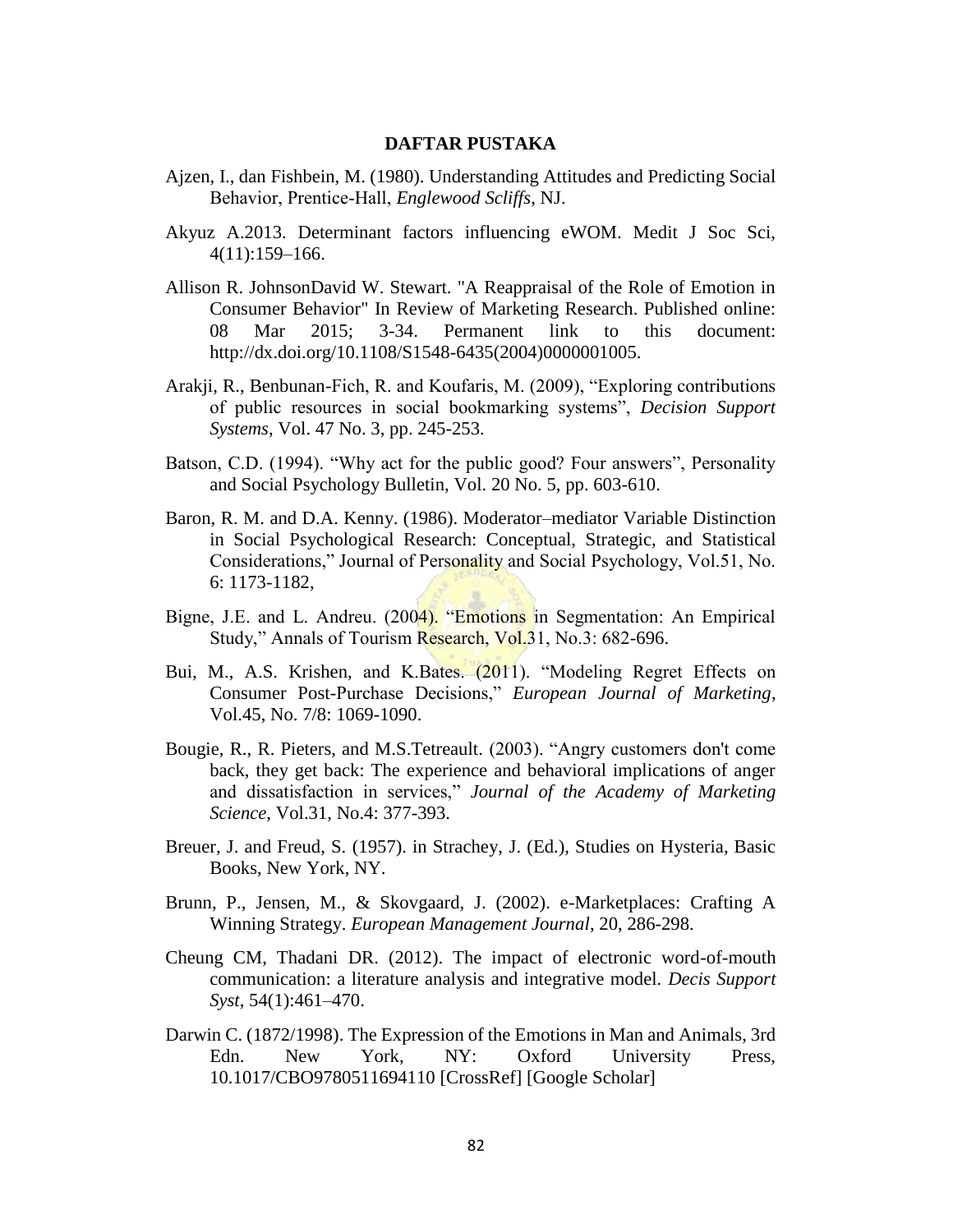- De Matos CA, Rossi CAV .(2008). Word-of-mouth communications in marketing: a meta-analytic review of the antecedents and moderators. J Acad Mark Sci 36(4):578–596.
- Dube, L. and K. Menon. (2000). "Multiple Roles of Consumption Emotions in Post-purchase Satisfaction with Extended Service Transactions," *International Journal of Service Industry Management*, Vol.5, No. 3: 287- 304.
- Elison, J. (2005), "Shame and guilt: a hundred years of apples and oranges", New Ideas in Psychology, Vol. 23 No. 1, pp. 5-32.
- Fishbein, M. and Ajzen, I. (1977). Belief, Attitude, Intention, and Behavior: An Introduction to Theory and Research, *Addison-Wesley,* Reading, MA.
- Folkes, V.S. (1984), "Consumer reactions to product failure: an attributional approach", *Journal of Consumer Research*, Vol. 10 No. 4, pp. 398-409.
- Gabriele Troilo, Maria Cristina Cito, & Isabella Soscia .(2014). "Repurchase Behavior in the Performing Arts: Do Emotions Matter without Involvement?", *Psychology and Marketing*, Vol. 31(8): 635–646.
- Goleman, Daniel. (2000). Emitional Intelligence (terjemahan). Jakata : PT Gramedia Pustaka Utama.
- Hennig-Thurau T, Gwinner KP, Walsh G, Gremler DD. (2004). Electronic wordof-mouth via consumer-opinion platforms: what motivates consumers to articulate themselves on the internet? *J Interact Mark*, 18(1):38–52.
- Herschel, R.T. and Yermish, I. (2008), "Knowledge transfer: revising video", *International Journal of Knowledge Management,* Vol. 4 No. 2, pp. 62-74.
- Isabel Sánchez-García. and Rafael Currás-Pérez (2011), "Effects of dissatisfaction in tourist services: The role of anger and regret", *Tourism Management,* 32 1397e1406.
- Jeong E, Jang SS. (2011). Restaurant experiences triggering positive electronic word-of-mouth (eWOM) motivations. *Int J Hosp Manag*, 30(2):356–366.
- Kankanhalli, A., Tan, B.C. and Wei, K.K. (2005), "Contributing knowledge to electronic knowledge repositories: an empirical investigation", *MIS Quarterly,* Vol. 29 No. 1, pp. 113-143.
- Kietzmann J. (2013).Canhoto A Bittersweet!, Understanding and managing electronic word of mouth. J Public Aff , 13(2):146–159.
- Kim, D.J., Ferrin, D.L., & Rao, H.R. (2008). A trust-based consumer decisionmaking model inelectronic commerce: The role of trust, perceived risk, and their antecedents. *Decision Support Systems*, 44(2), 544-564.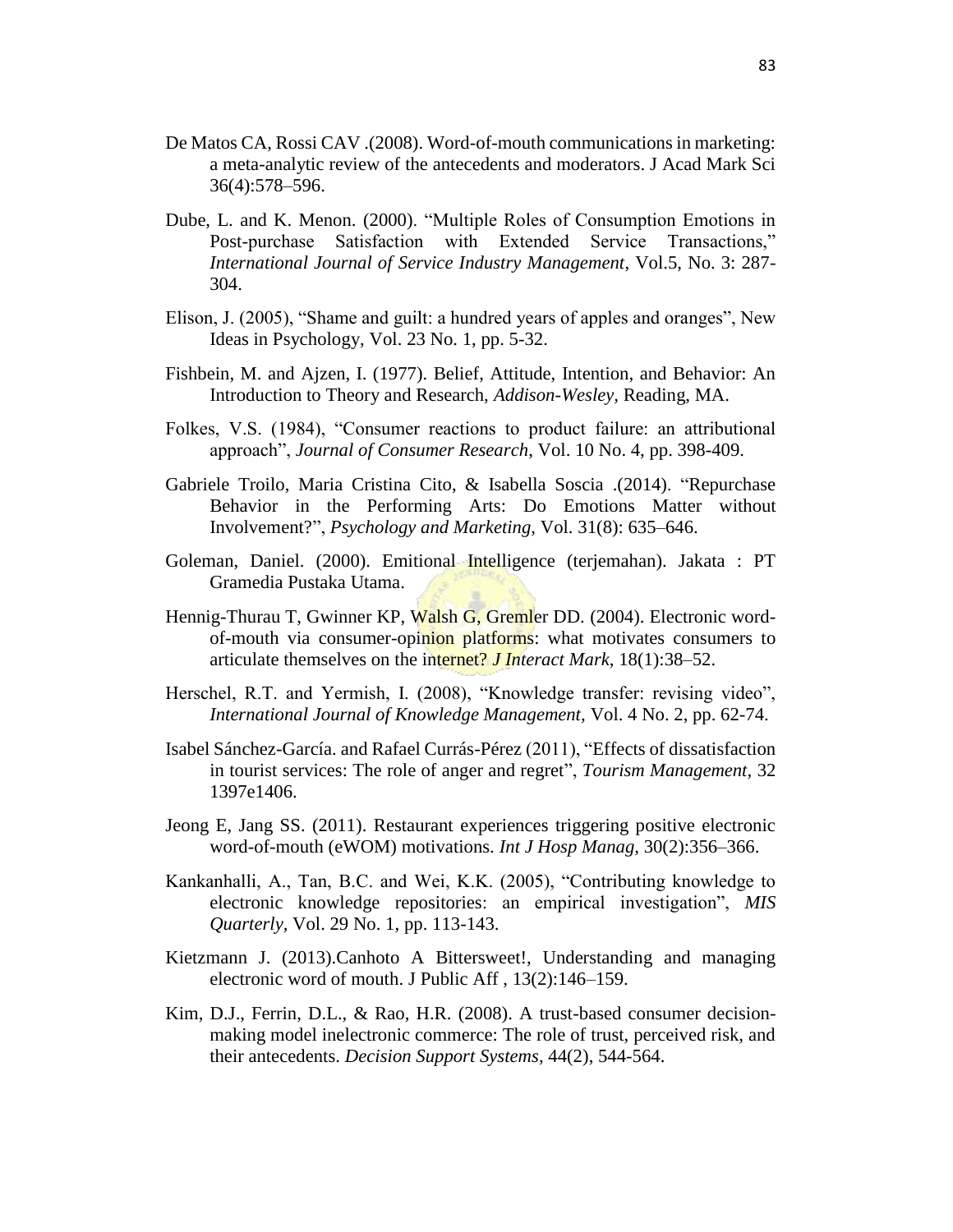- Ku YC, Wei CP, Hsiao HW. (2012). To whom should I listen? Finding reputable reviewers in opinion-sharing communities. Decis Support Syst, 53(3):534– 542.
- Lazarus, R. S. (1991). "Emotion and Adaptation," *Oxford University Press, USA*
- Lazarus, R. S. and S. Folkman. (1984). "Stress, Appraisal, and Coping," *Springer Publishing Company*.
- Laros, F. J. M. and J. B. E. M. Steenkamp. (2005). "Emotions in Consumer Behavior: A Hierarchical Approach," Journal of Business Research, Vol.58, No.10: 1437-1445.
- Lena Jingen Liang, HS Chris Choi & Marion Joppe (2017). "Understanding niat pembelian ulang of Airbnb consumers: perceived authenticity, electronic word-of-mouth, and price sensitivity", *Journal of Travel & Tourism Marketing,* DOI: 10.1080/10548408.2016.1224750.
- Loewenstein, G.F, E.U. Weber, C.K. Hsee, and N. Welch. (2001). "Risk as Feelings," Psychological Bulletin, Vol.127, No.2: 267-286.
- Mattila, A. S. and H. Ro. (2008). "Discrete Emosi negatifs and Customer Dissatisfaction Responses in a Casual Restaurant Setting," *Journal of Hospitality & Tourism Research*, Vol.32, No.1: 89-107.
- Mattsson, J., J. Lemmink, and Rod. (2004). Mccoll, "The Effect of Verbalized Emotions on Loyalty in Written Complaints," Total Quality Management & Business Excellence, Vol.15, No.7:941-958.
- Parasuraman A. (2005). "ES-QUAL: a Multiple-item Scale for Assessing Electronic Service Quality," *Journal of Service Research*, Vol.7, No.3 : 213- 233.
- Pavlou, P. A. and M. Fygenson. (2006). "Understanding and Predicting Electronic Eommerce Adoption: An Extension of The Theory of Planned Behavior," Management Information Systems Quarterly, Vol.30, No. 1 : 115-143.
- Pennebaker, J. W. (1995). Emotion, disclosure, & health. *American Psychological Association*.
- Plutchik, R. (1980), Emotion: Theory, research, and experience: Vol. 1. Theories of emotion, 1, New York: Academic.
- Plutchik R. (1980). Emotion: A Psychoevolutionary Synthesis. New York, NY: Harper and Row. Google Scholar.
- Rantnasari, Shinantya & Suleeman, Julia. 2017. "Perbedaan Regulasi emosi Perempuan dan Laki-laki di Perguruan Tinggi" *dalam Jurnal Psikologi Sosial,* Vol 15, Nomor 1.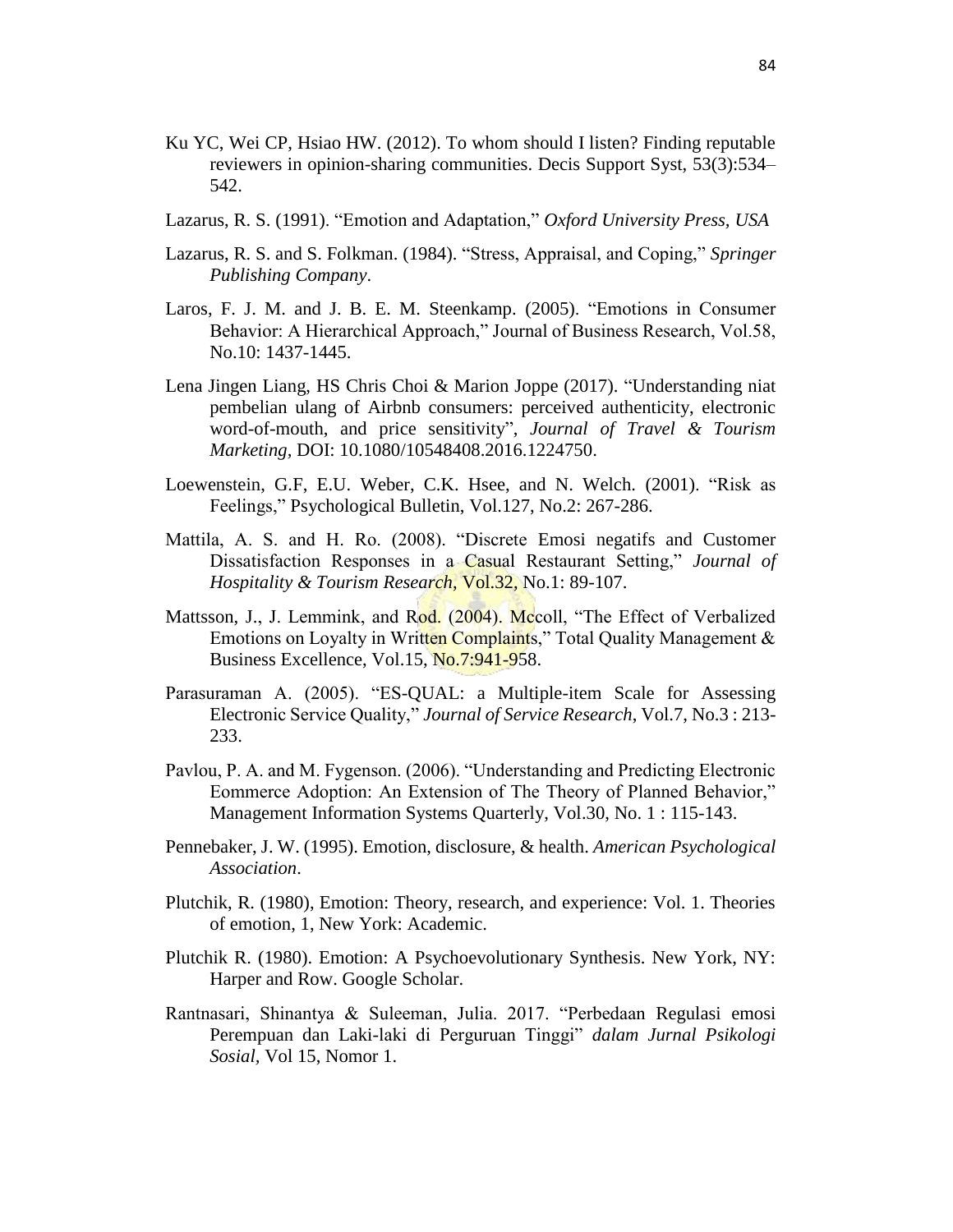- Reimer, T. and Benkenstein, M. (2016), "Altruistic eWOM marketing: more than an alternative to monetary incentives", *Journal of Retailing and Consumer Services*, Vol. 31 No. 3, pp. 323-333.
- Reynolds, K. E., J. A. G. Folse, and M.A. Jones. (2006). "Search Regret: Antecedents and Consequences," *Journal of Retailing*, Vol.82, No4 : 339- 348.
- Richins, M. L. (1997). "Measuring Emotions in the Consumption Experience," *Journal of consumer research*, Vol.24, No.2: 127-146.
- Sachez-Garcia, I. and R. Curras-Perez.(2011) "Effects of Dissatisfaction in Tourist Services: The Role of Anger and Regret," *Tourism Management*, Vol.32, No.6: 1397-1406.
- Saodin, Suharyono, Arifin Zainul, Sunarti (2019), "The Infuence of E-Service Quality Toward E-Satisfaction, E-Trust E-Word Of Mouth AND Online Niat pembelian ulang: A Study On The Consumers Of The Three-Stars Hotels In Lampung", *RJOAS,* DOI 10.18551/rjoas.2019-09.03.
- Schlosberg H. (1954). Three dimensions of emotion. Psychol. Rev. 61 81–88. 10.1037/h0054570 [PubMed] [CrossRef] [Google Scholar]
- Suliyanto. (2018). Metode Penelitian Bisnis: Untuk Skripsi, Tesis, dan Disertasi, Andi, Yogyakarta.
- Sundaram, D. S., Mitra, K., & Webster, C. (1998). Word-of-mouth communications: a motivational analysis. *Advances in Consumer Research*, 25, 527–531.
- Sweeney JC, Soutar GN, Mazzarol T (2005) The difference between positive and negative word-of- mouth emotion as a differentiator. In: *Proceedings of the ANZMAC 2005 conference: broadening the boundaries,* p 331–337.
- Wasko, M.M. and Faraj, S. (2000), " 'It is what one does': why people participate and help others in electronic communities of practice", *The Journal of Strategic Information Systems*, Vol. 9 No. 2, pp. 155-173.
- Wetzer IM, Zeelenberg M, Pieters R (2007) "Never eat in that restaurant, I did!": exploring why people engage in negative word-of-mouth communication. *Psychol Mark* 24(8):661–680.
- Willemsen LM, Neijens PC, Bronner F, de Ridder JA. (2011). "Highly recommended!" The content characteristics and perceived usefulness of online consumer reviews. *J Comput Mediat Commun,* 17(1):19–38.
- Wu Ruijuan, Wang Cheng Lu, "The asymmetric impact of other-blame regret versus self-blame regret on negative word of mouth: empirical evidence from China", European Journal of Marketing, https://doi.org/10.1108/EJM-06-2015-0322